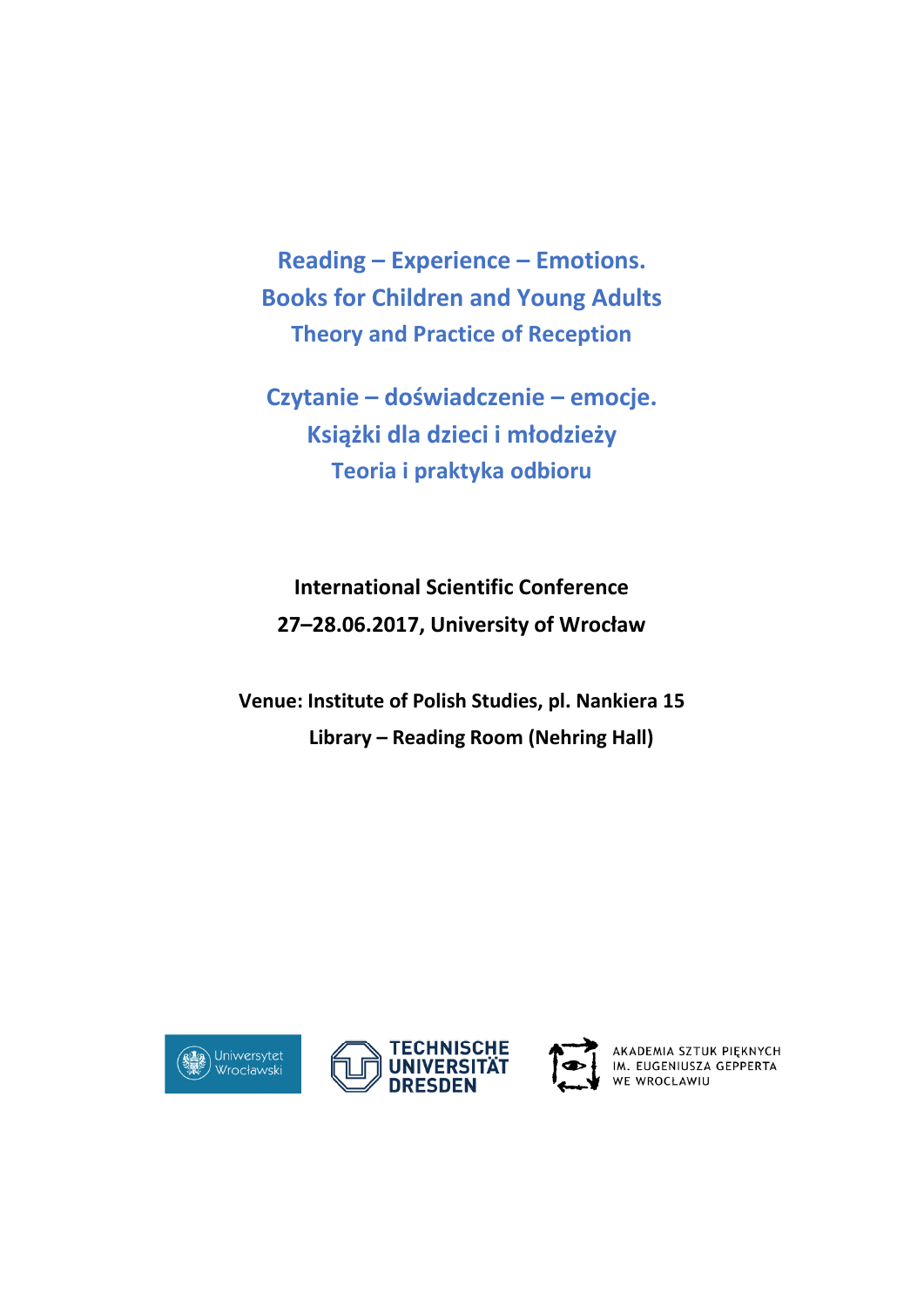Books for children and young adults are an important medium of socialization. Children acquire language as well as literary and aesthetic experiences while reading and talking about their reading impressions, their thoughts and their emotions. Interactions related to children's literature in the family, in school, in the library or other social situations and educational institutions offer a variety of possibilities of participation in society. In the conjunction of fiction and reality, of past and present, of pictures and texts, possible worlds can arise. In this conference, we will pursue questions about reading, experiences and emotions within the context of children's and youth literature to investigate the theory and practice of reception from an interdisciplinary and international point of view.

## **Organizers:**

Institute of Polish Studies / Instytut Filologii Polskiej (University of Wrocław / Uniwersytet Wrocławski, Poland)

Institute of Library and Information Science / Instytut Informacji Naukowej i Bibliotekoznawstwa (University of Wrocław / Uniwersytet Wrocławski, Poland)

Institute of Education / Institut für Erziehungswissenschaft (Technische Universität Dresden, Germany)

Department of the Aplied Polish Studies / Katedra Polonistyki Stosowanej (University of Gdańsk / Uniwersytet Gdański, Poland)

The Eugeniusz Geppert Academy of Art and Design in Wrocław / Akademia Sztuk Pięknych im. Eugeniusza Gepperta we Wrocławiu (Poland)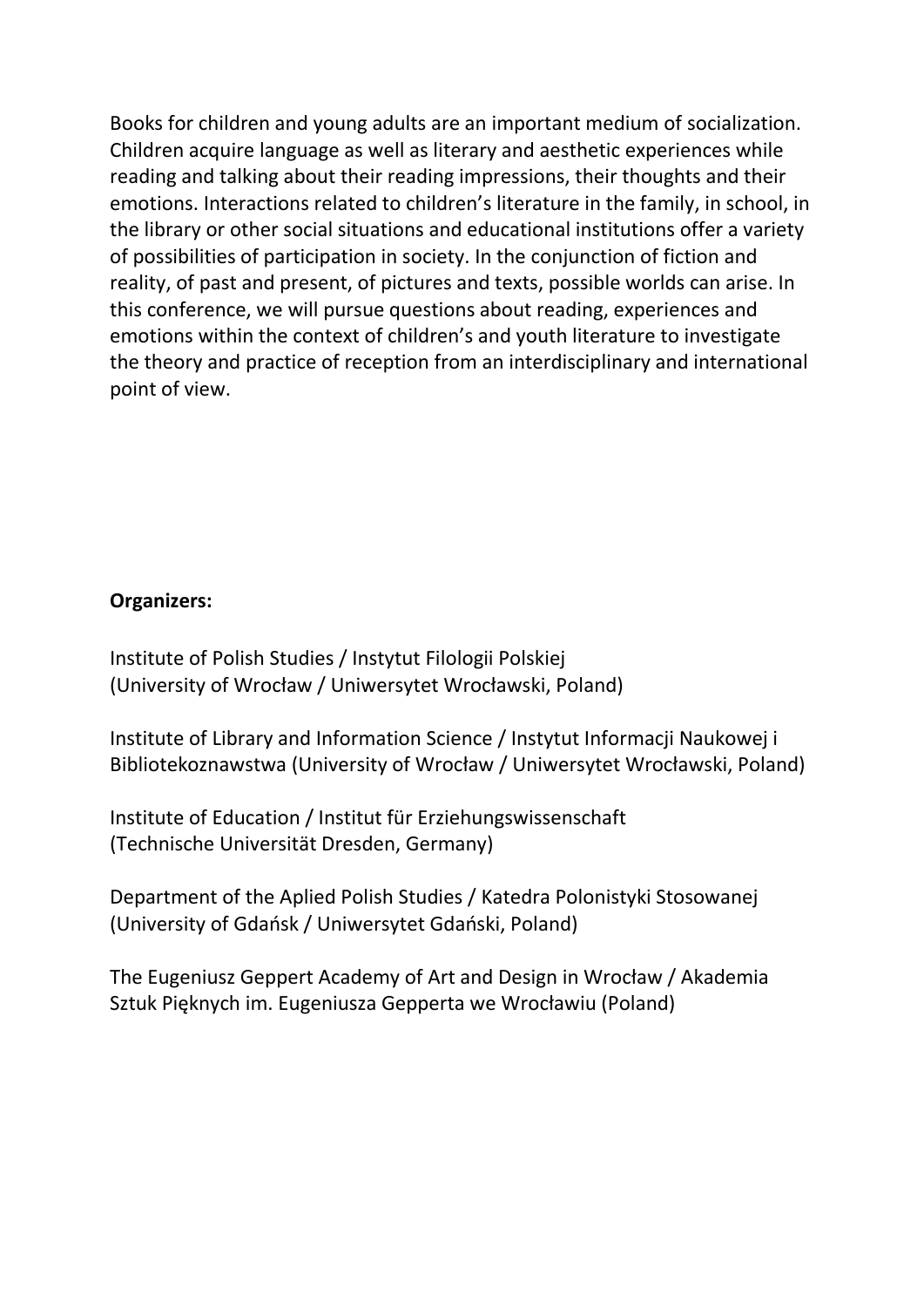## **PROGRAMME**

## **Tuesday, 27.06.2017**

| $8.30 - 9.00$  | <b>REGISTRATION</b>                                                                                                                                                                                                                                                                                                                                                                                                                                            |                                                                                                                                                                         |
|----------------|----------------------------------------------------------------------------------------------------------------------------------------------------------------------------------------------------------------------------------------------------------------------------------------------------------------------------------------------------------------------------------------------------------------------------------------------------------------|-------------------------------------------------------------------------------------------------------------------------------------------------------------------------|
| $9.00 - 9.30$  | <b>OPENING</b>                                                                                                                                                                                                                                                                                                                                                                                                                                                 |                                                                                                                                                                         |
|                | Dean of Faculty of Letters - prof. Igor Borkowski, Director of Institute of Polish<br>Studies - prof. Paweł Kaczyński                                                                                                                                                                                                                                                                                                                                          |                                                                                                                                                                         |
|                | Introduction: Dorota Michułka, Jeanette Hoffmann, Anita Wincencjusz-Patyna,<br>Grażyna Tomaszewska                                                                                                                                                                                                                                                                                                                                                             |                                                                                                                                                                         |
| $9.30 - 10.30$ | <b>READING ENGAGEMENT Plenary (1)</b>                                                                                                                                                                                                                                                                                                                                                                                                                          |                                                                                                                                                                         |
|                | Moderator: Tzina Kalogirou                                                                                                                                                                                                                                                                                                                                                                                                                                     |                                                                                                                                                                         |
|                | Zofia Zasacka (Book and Readers Institute, National Library, Warsaw/Poland)<br>My Friend Esyore, to Be Like Coraline - Training of Reading Engagement<br>Jeanette Hoffmann (Technische Universität Dresden/Germany) Footpath Flowers -<br>Mono- and Multilingual Primary School Children Talk, Write and Draw<br>to Graphically Told Stories<br>Ana Margarida Ramos (University of Aveiro/Portugal) Contemporary Trends<br>in Portuguese Children's Literature |                                                                                                                                                                         |
|                |                                                                                                                                                                                                                                                                                                                                                                                                                                                                |                                                                                                                                                                         |
|                |                                                                                                                                                                                                                                                                                                                                                                                                                                                                |                                                                                                                                                                         |
| 10.30-11.00    | <b>Discussion</b>                                                                                                                                                                                                                                                                                                                                                                                                                                              |                                                                                                                                                                         |
| 11.00-11.30    | <b>Coffee break</b>                                                                                                                                                                                                                                                                                                                                                                                                                                            |                                                                                                                                                                         |
| 11.30-12.30    | Sessions in Polish - room 145<br>Sessions in English - Nehring Hall                                                                                                                                                                                                                                                                                                                                                                                            |                                                                                                                                                                         |
|                | <b>EMOCJE - CZAS I MIEJSCE LEKTURY</b>                                                                                                                                                                                                                                                                                                                                                                                                                         | <b>READING AND LITERARY EDUCATION</b>                                                                                                                                   |
|                | Moderator: Agnieszka Kłakówna                                                                                                                                                                                                                                                                                                                                                                                                                                  | <b>Moderator: Farriba Schulz</b>                                                                                                                                        |
|                | Krystyna Koziołek (Silesia University,<br>Katowice/Poland) Nadmiar czytania,<br>niedobór lektury                                                                                                                                                                                                                                                                                                                                                               | Johannes Mayer (Universität<br>Leipzig/Germany) Performative Reading:<br><b>Experiencing Literature through Staged</b><br><b>Emotions in Reading Aloud Interactions</b> |
|                | Iwona Morawska (Maria Curie-<br>Skłodowska University, Lublin/Poland)<br>Emocje w procesie lektury jako<br>wyzwanie edukacyjne                                                                                                                                                                                                                                                                                                                                 | Caroline R. Wittig (Technische<br>Universität Dresden/Germany) Playing<br>and Reading Graphic Novels in a Live<br>Audio-play                                            |
|                | Małgorzata Latoch-Zielińska (Maria<br>Curie-Skłodowska University,                                                                                                                                                                                                                                                                                                                                                                                             | Xavier Mínguez-López, Vicent Alfonso-<br>Benlliure, Núria Olmos-Fontestad                                                                                               |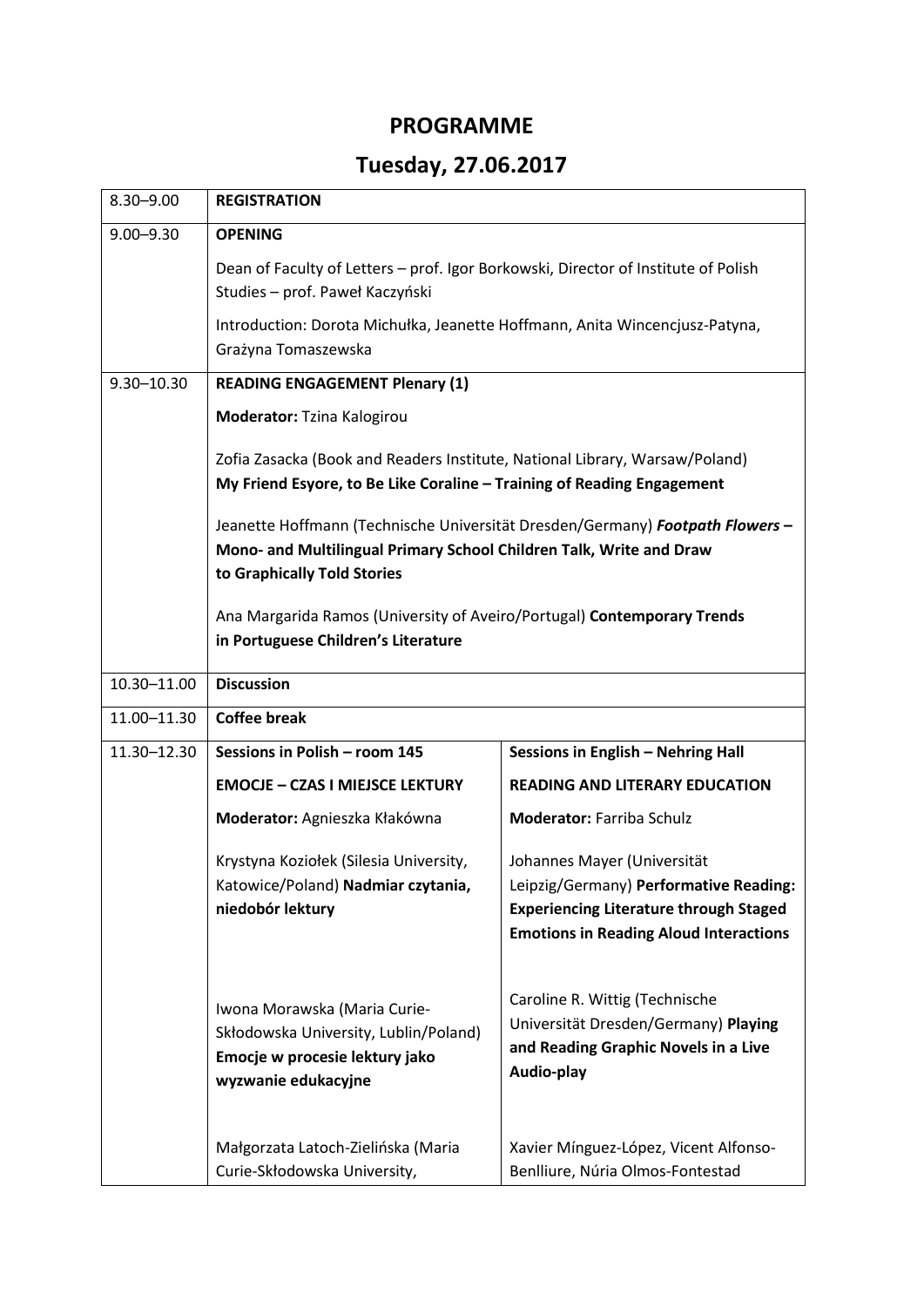| Co, dlaczego i jak czyta współczesna<br><b>Measure the Literary Competence: the</b><br>młodzież?<br><b>Test of Literary Competence (TLC)</b><br>12.30-13.00<br><b>Discussion</b><br>13.00-14.30<br>Lunch (Bazylia, ul. Kuźnicza 42)<br>14.30-15.30<br><b>EMOCJE-HISTORIA-BAŚNIE</b><br><b>READING-TRANSLATIONS-PUBLISHERS</b><br>$-$ room 145<br>- Nehring Hall<br><b>Moderator:</b> Marnie Campagnaro<br>Moderator: Krystyna Koziołek<br>Anna Czernow (University of<br>Agnieszka Kłakówna (Jan Długosz<br>Warsaw/Poland) Between Erudition<br>University of Częstochowa/Poland)<br>and Ignorance. The Implied Reader in<br>Praktyka sensownego czytania<br><b>Translation</b><br>literatury pięknej w szkole (Timothée<br>de Fombelle Tobi. Życie w zawieszeniu<br>i Tobi. Oczy Eliszy, 2008-2009)<br>Katarzyna Biernacka-Licznar, Elżbieta<br>Marta Rusek (Jagiellonian University,<br>Jamróz-Stolarska, Natalia Paprocka<br>Kraków/Poland) (Po)znane? Baśnie w<br>(University of Wrocław/Poland)<br>odbiorze uczniów<br><b>Publishers' Formative Impact on Young</b><br>Readers' Tastes: an Example of Polish<br><b>Lilliputian Publishers</b><br>Katarzyna Kujawa (Lower-Silesian Public<br>Renata Aleksandrowicz (University of<br>Library, Wrocław/Poland) This is it!<br>Wrocław/Poland) Emocje lekturowego<br>The Most Desirable Books by Young<br>dzieciństwa współczesnych seniorów<br><b>Readers</b><br><b>Discussion</b><br>15.30-16.00 |  | Lublin/Poland) Jednak czytają!      | (University of Valencia/Spain) How to |  |
|------------------------------------------------------------------------------------------------------------------------------------------------------------------------------------------------------------------------------------------------------------------------------------------------------------------------------------------------------------------------------------------------------------------------------------------------------------------------------------------------------------------------------------------------------------------------------------------------------------------------------------------------------------------------------------------------------------------------------------------------------------------------------------------------------------------------------------------------------------------------------------------------------------------------------------------------------------------------------------------------------------------------------------------------------------------------------------------------------------------------------------------------------------------------------------------------------------------------------------------------------------------------------------------------------------------------------------------------------------------------------------------------------------------------------------------------------|--|-------------------------------------|---------------------------------------|--|
|                                                                                                                                                                                                                                                                                                                                                                                                                                                                                                                                                                                                                                                                                                                                                                                                                                                                                                                                                                                                                                                                                                                                                                                                                                                                                                                                                                                                                                                      |  |                                     |                                       |  |
|                                                                                                                                                                                                                                                                                                                                                                                                                                                                                                                                                                                                                                                                                                                                                                                                                                                                                                                                                                                                                                                                                                                                                                                                                                                                                                                                                                                                                                                      |  |                                     |                                       |  |
|                                                                                                                                                                                                                                                                                                                                                                                                                                                                                                                                                                                                                                                                                                                                                                                                                                                                                                                                                                                                                                                                                                                                                                                                                                                                                                                                                                                                                                                      |  |                                     |                                       |  |
|                                                                                                                                                                                                                                                                                                                                                                                                                                                                                                                                                                                                                                                                                                                                                                                                                                                                                                                                                                                                                                                                                                                                                                                                                                                                                                                                                                                                                                                      |  |                                     |                                       |  |
|                                                                                                                                                                                                                                                                                                                                                                                                                                                                                                                                                                                                                                                                                                                                                                                                                                                                                                                                                                                                                                                                                                                                                                                                                                                                                                                                                                                                                                                      |  |                                     |                                       |  |
|                                                                                                                                                                                                                                                                                                                                                                                                                                                                                                                                                                                                                                                                                                                                                                                                                                                                                                                                                                                                                                                                                                                                                                                                                                                                                                                                                                                                                                                      |  |                                     |                                       |  |
|                                                                                                                                                                                                                                                                                                                                                                                                                                                                                                                                                                                                                                                                                                                                                                                                                                                                                                                                                                                                                                                                                                                                                                                                                                                                                                                                                                                                                                                      |  |                                     |                                       |  |
|                                                                                                                                                                                                                                                                                                                                                                                                                                                                                                                                                                                                                                                                                                                                                                                                                                                                                                                                                                                                                                                                                                                                                                                                                                                                                                                                                                                                                                                      |  |                                     |                                       |  |
|                                                                                                                                                                                                                                                                                                                                                                                                                                                                                                                                                                                                                                                                                                                                                                                                                                                                                                                                                                                                                                                                                                                                                                                                                                                                                                                                                                                                                                                      |  |                                     |                                       |  |
|                                                                                                                                                                                                                                                                                                                                                                                                                                                                                                                                                                                                                                                                                                                                                                                                                                                                                                                                                                                                                                                                                                                                                                                                                                                                                                                                                                                                                                                      |  |                                     |                                       |  |
|                                                                                                                                                                                                                                                                                                                                                                                                                                                                                                                                                                                                                                                                                                                                                                                                                                                                                                                                                                                                                                                                                                                                                                                                                                                                                                                                                                                                                                                      |  |                                     |                                       |  |
|                                                                                                                                                                                                                                                                                                                                                                                                                                                                                                                                                                                                                                                                                                                                                                                                                                                                                                                                                                                                                                                                                                                                                                                                                                                                                                                                                                                                                                                      |  |                                     |                                       |  |
|                                                                                                                                                                                                                                                                                                                                                                                                                                                                                                                                                                                                                                                                                                                                                                                                                                                                                                                                                                                                                                                                                                                                                                                                                                                                                                                                                                                                                                                      |  |                                     |                                       |  |
|                                                                                                                                                                                                                                                                                                                                                                                                                                                                                                                                                                                                                                                                                                                                                                                                                                                                                                                                                                                                                                                                                                                                                                                                                                                                                                                                                                                                                                                      |  |                                     |                                       |  |
|                                                                                                                                                                                                                                                                                                                                                                                                                                                                                                                                                                                                                                                                                                                                                                                                                                                                                                                                                                                                                                                                                                                                                                                                                                                                                                                                                                                                                                                      |  |                                     |                                       |  |
|                                                                                                                                                                                                                                                                                                                                                                                                                                                                                                                                                                                                                                                                                                                                                                                                                                                                                                                                                                                                                                                                                                                                                                                                                                                                                                                                                                                                                                                      |  |                                     |                                       |  |
|                                                                                                                                                                                                                                                                                                                                                                                                                                                                                                                                                                                                                                                                                                                                                                                                                                                                                                                                                                                                                                                                                                                                                                                                                                                                                                                                                                                                                                                      |  |                                     |                                       |  |
|                                                                                                                                                                                                                                                                                                                                                                                                                                                                                                                                                                                                                                                                                                                                                                                                                                                                                                                                                                                                                                                                                                                                                                                                                                                                                                                                                                                                                                                      |  |                                     |                                       |  |
|                                                                                                                                                                                                                                                                                                                                                                                                                                                                                                                                                                                                                                                                                                                                                                                                                                                                                                                                                                                                                                                                                                                                                                                                                                                                                                                                                                                                                                                      |  |                                     |                                       |  |
|                                                                                                                                                                                                                                                                                                                                                                                                                                                                                                                                                                                                                                                                                                                                                                                                                                                                                                                                                                                                                                                                                                                                                                                                                                                                                                                                                                                                                                                      |  |                                     |                                       |  |
|                                                                                                                                                                                                                                                                                                                                                                                                                                                                                                                                                                                                                                                                                                                                                                                                                                                                                                                                                                                                                                                                                                                                                                                                                                                                                                                                                                                                                                                      |  |                                     |                                       |  |
|                                                                                                                                                                                                                                                                                                                                                                                                                                                                                                                                                                                                                                                                                                                                                                                                                                                                                                                                                                                                                                                                                                                                                                                                                                                                                                                                                                                                                                                      |  |                                     |                                       |  |
|                                                                                                                                                                                                                                                                                                                                                                                                                                                                                                                                                                                                                                                                                                                                                                                                                                                                                                                                                                                                                                                                                                                                                                                                                                                                                                                                                                                                                                                      |  |                                     |                                       |  |
|                                                                                                                                                                                                                                                                                                                                                                                                                                                                                                                                                                                                                                                                                                                                                                                                                                                                                                                                                                                                                                                                                                                                                                                                                                                                                                                                                                                                                                                      |  |                                     |                                       |  |
|                                                                                                                                                                                                                                                                                                                                                                                                                                                                                                                                                                                                                                                                                                                                                                                                                                                                                                                                                                                                                                                                                                                                                                                                                                                                                                                                                                                                                                                      |  |                                     |                                       |  |
|                                                                                                                                                                                                                                                                                                                                                                                                                                                                                                                                                                                                                                                                                                                                                                                                                                                                                                                                                                                                                                                                                                                                                                                                                                                                                                                                                                                                                                                      |  |                                     |                                       |  |
|                                                                                                                                                                                                                                                                                                                                                                                                                                                                                                                                                                                                                                                                                                                                                                                                                                                                                                                                                                                                                                                                                                                                                                                                                                                                                                                                                                                                                                                      |  |                                     |                                       |  |
|                                                                                                                                                                                                                                                                                                                                                                                                                                                                                                                                                                                                                                                                                                                                                                                                                                                                                                                                                                                                                                                                                                                                                                                                                                                                                                                                                                                                                                                      |  |                                     |                                       |  |
|                                                                                                                                                                                                                                                                                                                                                                                                                                                                                                                                                                                                                                                                                                                                                                                                                                                                                                                                                                                                                                                                                                                                                                                                                                                                                                                                                                                                                                                      |  |                                     |                                       |  |
| <b>Coffee break</b><br>16.00-16.30                                                                                                                                                                                                                                                                                                                                                                                                                                                                                                                                                                                                                                                                                                                                                                                                                                                                                                                                                                                                                                                                                                                                                                                                                                                                                                                                                                                                                   |  |                                     |                                       |  |
| 16.30-17.30<br>READING ENGAGEMENT Plenary (2) - Nehring Hall (Reading Room - Library)                                                                                                                                                                                                                                                                                                                                                                                                                                                                                                                                                                                                                                                                                                                                                                                                                                                                                                                                                                                                                                                                                                                                                                                                                                                                                                                                                                |  | <b>Moderator:</b> Marnie Campagnaro |                                       |  |
|                                                                                                                                                                                                                                                                                                                                                                                                                                                                                                                                                                                                                                                                                                                                                                                                                                                                                                                                                                                                                                                                                                                                                                                                                                                                                                                                                                                                                                                      |  |                                     |                                       |  |
|                                                                                                                                                                                                                                                                                                                                                                                                                                                                                                                                                                                                                                                                                                                                                                                                                                                                                                                                                                                                                                                                                                                                                                                                                                                                                                                                                                                                                                                      |  |                                     |                                       |  |
| Tzina Kalogirou (Kapodistrian University of Athens/Greece) The road seldom taken.                                                                                                                                                                                                                                                                                                                                                                                                                                                                                                                                                                                                                                                                                                                                                                                                                                                                                                                                                                                                                                                                                                                                                                                                                                                                                                                                                                    |  |                                     |                                       |  |
| Reading and Teaching Poetry with Young Learners: the case of William Carlos                                                                                                                                                                                                                                                                                                                                                                                                                                                                                                                                                                                                                                                                                                                                                                                                                                                                                                                                                                                                                                                                                                                                                                                                                                                                                                                                                                          |  | <b>Williams</b>                     |                                       |  |
|                                                                                                                                                                                                                                                                                                                                                                                                                                                                                                                                                                                                                                                                                                                                                                                                                                                                                                                                                                                                                                                                                                                                                                                                                                                                                                                                                                                                                                                      |  |                                     |                                       |  |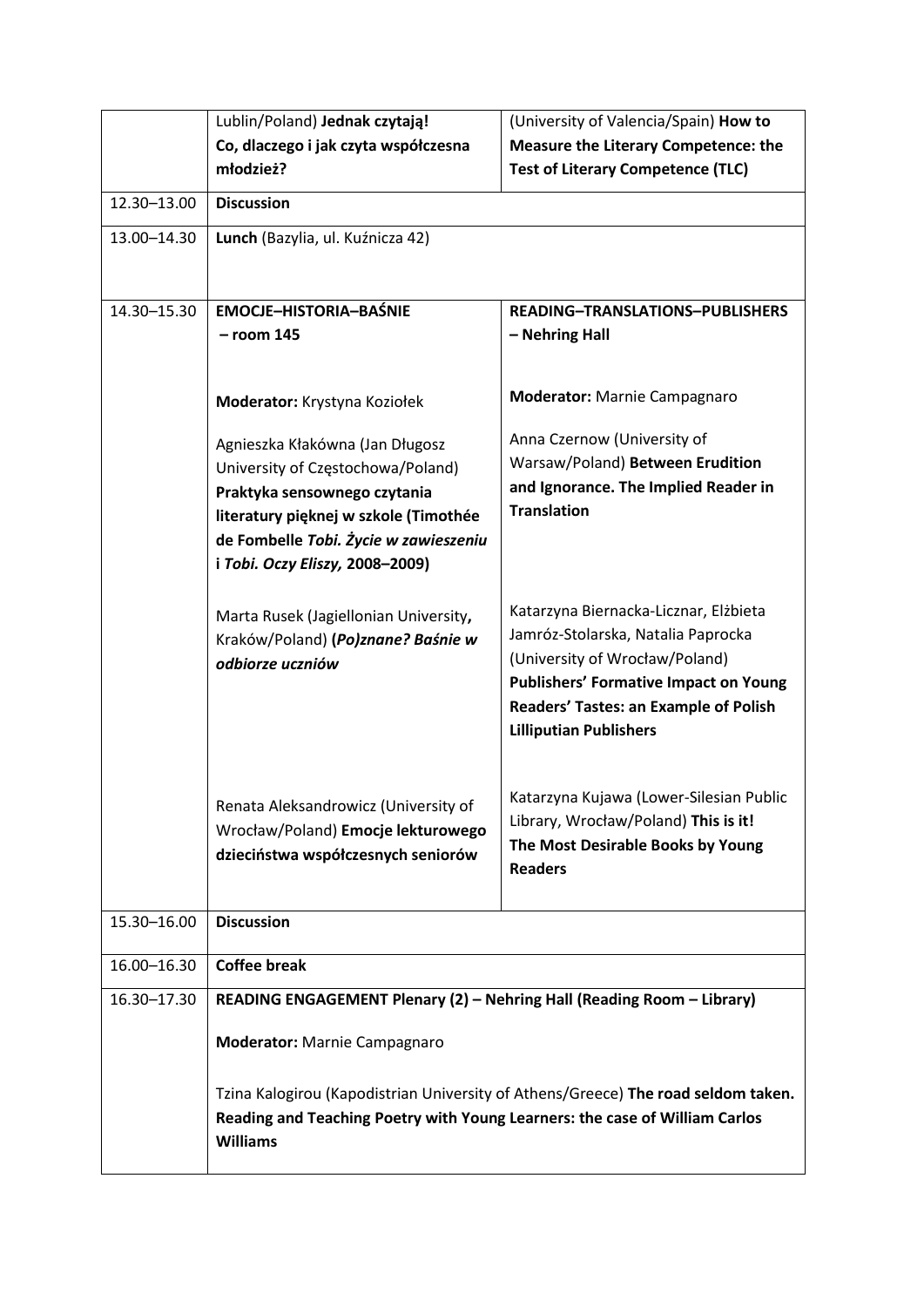|             | Carla Callegari (University of Padova/Italy) Reading, Affectivity and Resilience:<br>a Pedagogical Look                      |  |
|-------------|------------------------------------------------------------------------------------------------------------------------------|--|
|             | Wojciech Małecki (University of Wrocław/Poland) Animal Pedagogy: How Fiction<br><b>Shapes Attitudes Toward Other Species</b> |  |
| 17.30-18.00 | <b>Discussion</b>                                                                                                            |  |
| 19.00       | Dinner - Stary Klasztor, ul. Purkyniego 1                                                                                    |  |

## **Wednesday, 28.06.2017**

| $9.00 - 10.00$ | READING PICTURE BOOKS Plenary (1) - Nehring Hall (Reading Room - Library)                                                                                                                                               |                                                                |  |
|----------------|-------------------------------------------------------------------------------------------------------------------------------------------------------------------------------------------------------------------------|----------------------------------------------------------------|--|
|                | <b>Moderator:</b> Ana Margarida Ramos                                                                                                                                                                                   |                                                                |  |
|                | Janet Evans (Independent Scholar/UK) Sketches from Conflict: Responses to the Art of<br><b>Picturebooks dealing with War, Conflict and Peace</b><br>Farriba Schulz (Universität Potsdam/Germany) A Tree in her Backyard |                                                                |  |
|                |                                                                                                                                                                                                                         |                                                                |  |
|                |                                                                                                                                                                                                                         |                                                                |  |
|                | <b>Second Language Acquisition through Picture Books</b><br>Marnie Campagnaro (University of Padova/Italy) Back to Future. Children's Readings<br>of and Responses to Munari's Classic Picturebooks                     |                                                                |  |
|                |                                                                                                                                                                                                                         |                                                                |  |
|                |                                                                                                                                                                                                                         |                                                                |  |
| 10.00-10.30    | <b>Discussion</b>                                                                                                                                                                                                       |                                                                |  |
| 10.30-11.00    | <b>Coffee break</b>                                                                                                                                                                                                     |                                                                |  |
| 11.00-12.00    | CZYTANIE-ZNACZENIE-KREATYWNOŚĆ                                                                                                                                                                                          | <b>READING-EMOTION-SOCIETY</b>                                 |  |
|                | (in Polish) - room 145                                                                                                                                                                                                  | (in English) - Nehring Hall                                    |  |
|                | Moderator: Bogumiła Staniów                                                                                                                                                                                             | <b>Moderator: Johannes Mayer</b>                               |  |
|                | Grażyna Tomaszewska (University                                                                                                                                                                                         | Mateusz Świetlicki (University                                 |  |
|                | of Gdańsk/Poland) Obojętność świata                                                                                                                                                                                     | of Wrocław/Poland) " put the chalk                             |  |
|                | a pragnienie sensu: Zbigniew Herbert<br><b>Dęby</b>                                                                                                                                                                     | in my hand, make me queen of the ABCs"                         |  |
|                |                                                                                                                                                                                                                         | - Social Invisibility in Sapphire's<br><b>Push and The Kid</b> |  |
|                |                                                                                                                                                                                                                         |                                                                |  |
|                | Anita Has-Tokarz (Maria Curie-Skłodowska                                                                                                                                                                                | Martin Schweda (Technische Universität                         |  |
|                | University, Lublin/Poland) O przyjemności                                                                                                                                                                               | Dresden/Germany) Boys and their Reading                        |  |
|                | płynącej z kreatywnej zabawy                                                                                                                                                                                            | <b>Interests</b>                                               |  |
|                | w gotowanie - rynkowy fenomen książek                                                                                                                                                                                   |                                                                |  |
|                |                                                                                                                                                                                                                         |                                                                |  |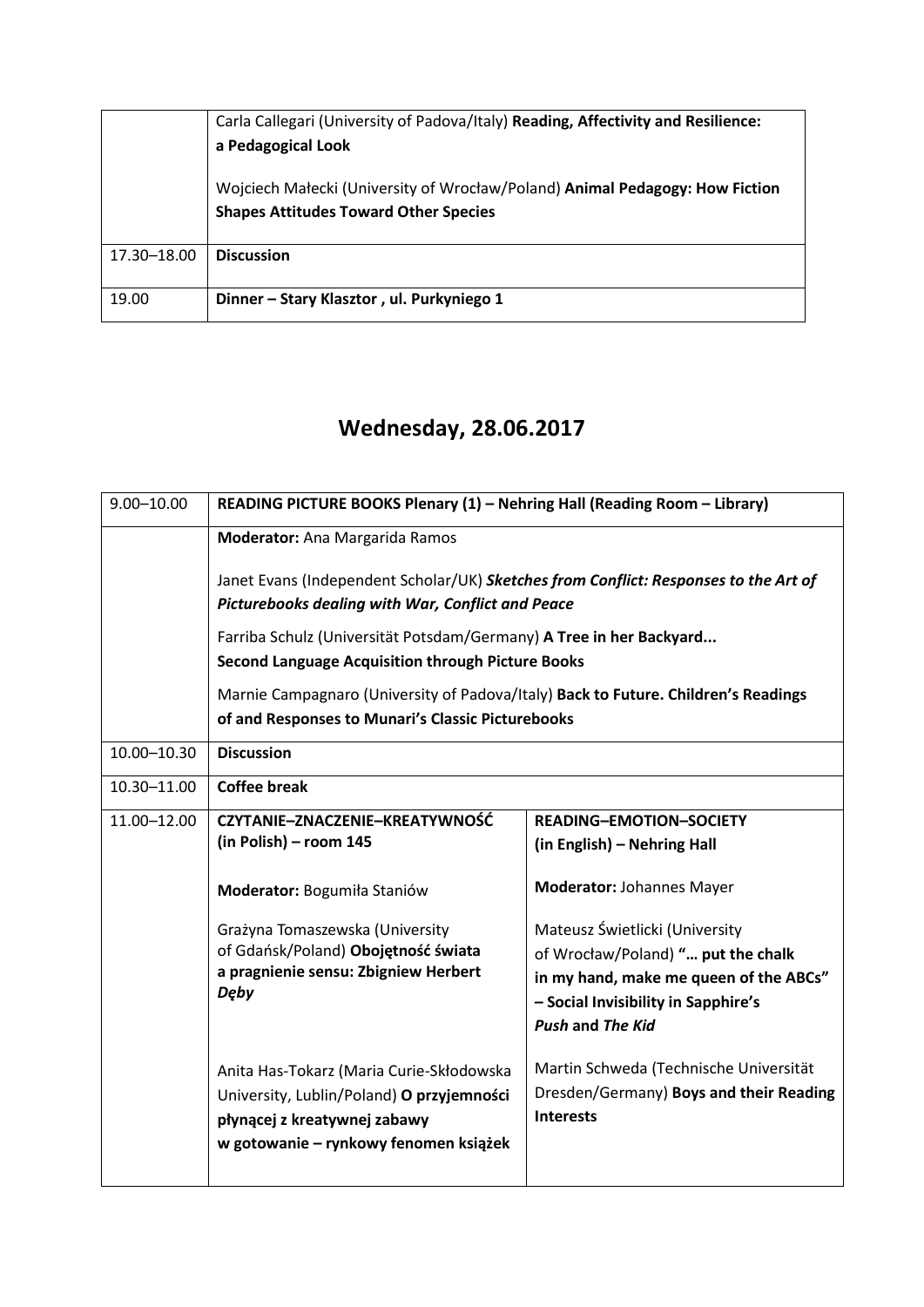|             | kucharskich dla dzieci                                                                                                                                                                                                |                                                                                                                                                                                                                                               |
|-------------|-----------------------------------------------------------------------------------------------------------------------------------------------------------------------------------------------------------------------|-----------------------------------------------------------------------------------------------------------------------------------------------------------------------------------------------------------------------------------------------|
|             | Igor Borkowski (University of<br>Wrocław/Poland) O recepcji i kryteriach<br>oceny oraz o osobliwym poradnictwie<br>rodzicielskim w Internecie. Książki<br>o tematyce tanatycznej adresowane<br>do dzieci              | Katarzyna Slany (Pedagogical University<br>of Cracow/Poland) Herstory in Joanna<br><b>Fabicka's Rutka Novel</b>                                                                                                                               |
| 12.00-12.30 | <b>Discussion</b>                                                                                                                                                                                                     |                                                                                                                                                                                                                                               |
| 12.30-14.00 | Lunch (Bazylia, ul. Kuźnicza 42)                                                                                                                                                                                      |                                                                                                                                                                                                                                               |
| 14.00-15.20 | CZYTANIE-PRZESTRZEŃ-AKSJOLOGIA<br>(in Polish) - room 145<br><b>Moderator: Marta Rusek</b>                                                                                                                             | <b>LEKTURY WSPÓŁCZESNE</b><br>(in Polish) - Nehring Hall<br>Moderator: Grażyna Tomaszewska                                                                                                                                                    |
|             | Feliks Tomaszewski (University<br>of Gdańsk/Poland) Miejsca święte<br>w studenckiej geografii kulturowej -<br>relacja z pewnego projektu                                                                              | Beata Gromadzka (Adam Mickiewicz<br>University in Poznań/Poland)<br>Anty-Jeżycjada? Jakie są najnowsze<br>powieści dla dziewcząt i o dziewczętach<br>na przykładzie Ma być czysto Anny<br>Cieplak (2016) i Fanfik Natalii Osińskiej<br>(2016) |
|             | Magdalena Jonca (University of<br>Wrocław/Poland) Kto lepiej rządził Polską,<br>czyli na tropie królów, historii i  smaku<br>landrynek (o emocjach w powieści<br>Jadwiga kontra Jagiełło Grażyny<br><b>Bąkiewicz)</b> | Kamila Kowalczyk (University<br>of Wrocław/Poland) Między nowym<br>czytaniem a nowym pisaniem starych<br>historii. Sposoby wykorzystania baśni<br>w najnowszej literaturze dla dzieci                                                         |
|             | Daria Murlikiewicz (University<br>of Wrocław/Poland) Doświadczenie<br>lektury poezji współczesnej w praktyce<br>szkolnej                                                                                              | Sabina Świtała (Teacher, Wrocław/Poland)<br>Baśnie i opowieści Hansa Christiana<br>Andersena a proces socjalizacji<br>współczesnych dziewcząt                                                                                                 |
|             | Monika Zaśko-Zielińska (University<br>of Wrocław/Poland) Anotacja wydźwięku<br>emocji i wartościowania w Słowosieci -<br>prezentacja założeń i realizacja projektu                                                    | Barbara Kalla (University of<br>Wrocław/Poland) Książka obrazkowa<br>Voorspel van een gebroken liefde<br>[Preludium nieudanej miłości] jako<br>ekfraza obrazu 'Prologue d'un amour                                                            |